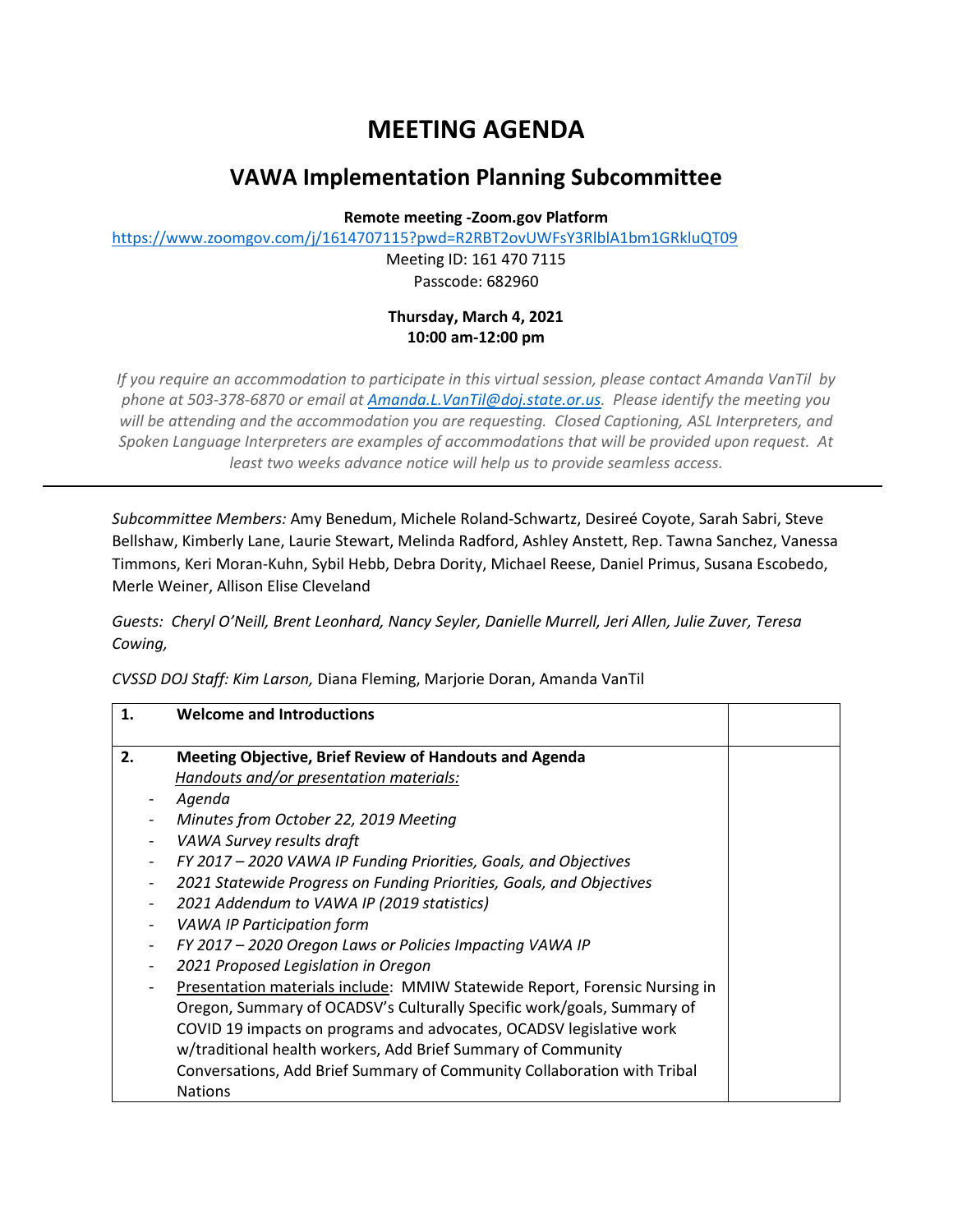| 3. VAWA Statutory Requirements for VAWA IP                                          | 5 minutes                  |
|-------------------------------------------------------------------------------------|----------------------------|
| Overview of OVW Statutory requirements for the VAWA IP, changes, expectations       | Diana                      |
| 4. Legislative Updates: New laws in 2018 - 2020 and proposed legislation for 2021   | 15 minutes                 |
| and beyond                                                                          |                            |
| Brief overview of legislative priorities, bills or issues by statewide stakeholders | Sarah Sabri:               |
| Legislative Updates 2018-2020,                                                      | Amy,                       |
| Legislative priorities/proposed bills                                               | Michele,                   |
| FY 2017 - 2020 Oregon Laws or Policies Impacting VAWA IP                            | Vanessa,                   |
| 2021 Proposed Legislation in Oregon                                                 | Sybil/Debra                |
| 5. IP funding Priorities, Goals, and Objectives*                                    | 10 minutes                 |
| Address progress on statewide activities in the 2017-2021<br>$\bullet$              |                            |
| <b>Implementation Plan</b>                                                          | Sarah, Diana               |
| Discussion addresses any revisions to funding priorities and goals/<br>$\bullet$    |                            |
| objectives/ outcomes                                                                | Group                      |
| Next steps in the development of the 2022-2025                                      | Discussion<br>and possible |
| 2021 Statewide Progress on Funding Priorities, Goals, and Objectives                | vote                       |
| FY 2017 - 2020 VAWA IP Funding Priorities, Goals, and Objectives                    |                            |
| 6. Next steps in the development of the FY 2022 - 2025 VAWA Implementation Plan     |                            |
| Discuss potential new areas to develop in future IP and other areas that we         | 1 hour 15                  |
| should keep an eye on. What are we looking ahead to starting in the state           | minutes                    |
| 2022 - 2025 IP? Refer to the 2017 - 2020 VAWA IP for Oregon and 2021                |                            |
| Addendum to IP as well as 2021 Statewide Progress on Funding Priorities,            |                            |
| <b>Goals, and Objectives</b>                                                        | <b>Brief</b>               |
| Discussion:                                                                         | presentation               |
| Evaluate needs of statewide law enforcement, prosecution, courts and                | summarizes                 |
| victim services programs - group discussion led by experts in professional          | handouts w/                |
| disciplines                                                                         | Group                      |
| DV Homicides - Kim Larson, Facilitator and Sarah Sabri, Presenter<br>٠              | discussion                 |
| Fatality Review Team - Sarah Sabri<br>O                                             |                            |
| Statewide training projects - Sarah Sabri<br>$\bullet$                              |                            |
| OJD, AGSATF, DOJ/DVRP - VAWA funded statewide projects<br>$\circ$                   |                            |
| VAWA C funded subgrantee training projects FY 2020 - 2022                           |                            |
| Other statewide training projects- OCADSV<br>O                                      |                            |
| Tribal and Culturally Specific Work - Kim Larson, Facilitator                       |                            |
| Statutory requirements on Underserved, Marginalized, and Oppressed                  |                            |
| Communities and Tribal Nations (UMOC/TN) work and meaningful access                 |                            |
| to services for all victims.                                                        |                            |
| Full Faith and Credit Project- Sarah Sabri and Amy Benedum<br>$\circ$               |                            |
| MMIW Report - Tawna Sanchez<br>O                                                    |                            |
| OCADSV's culturally specific work and goals - Vanessa Timmons<br>O                  |                            |
| Brief summary of 2020 Community Conversations - Handout only<br>O                   |                            |
| Brief summary of Community Collaboration with Tribal Nations-<br>O                  |                            |
| Handout only                                                                        |                            |
| Firearms Work and Dispossession protocols - Sarah Sabri and Debra                   |                            |
| Dority                                                                              |                            |